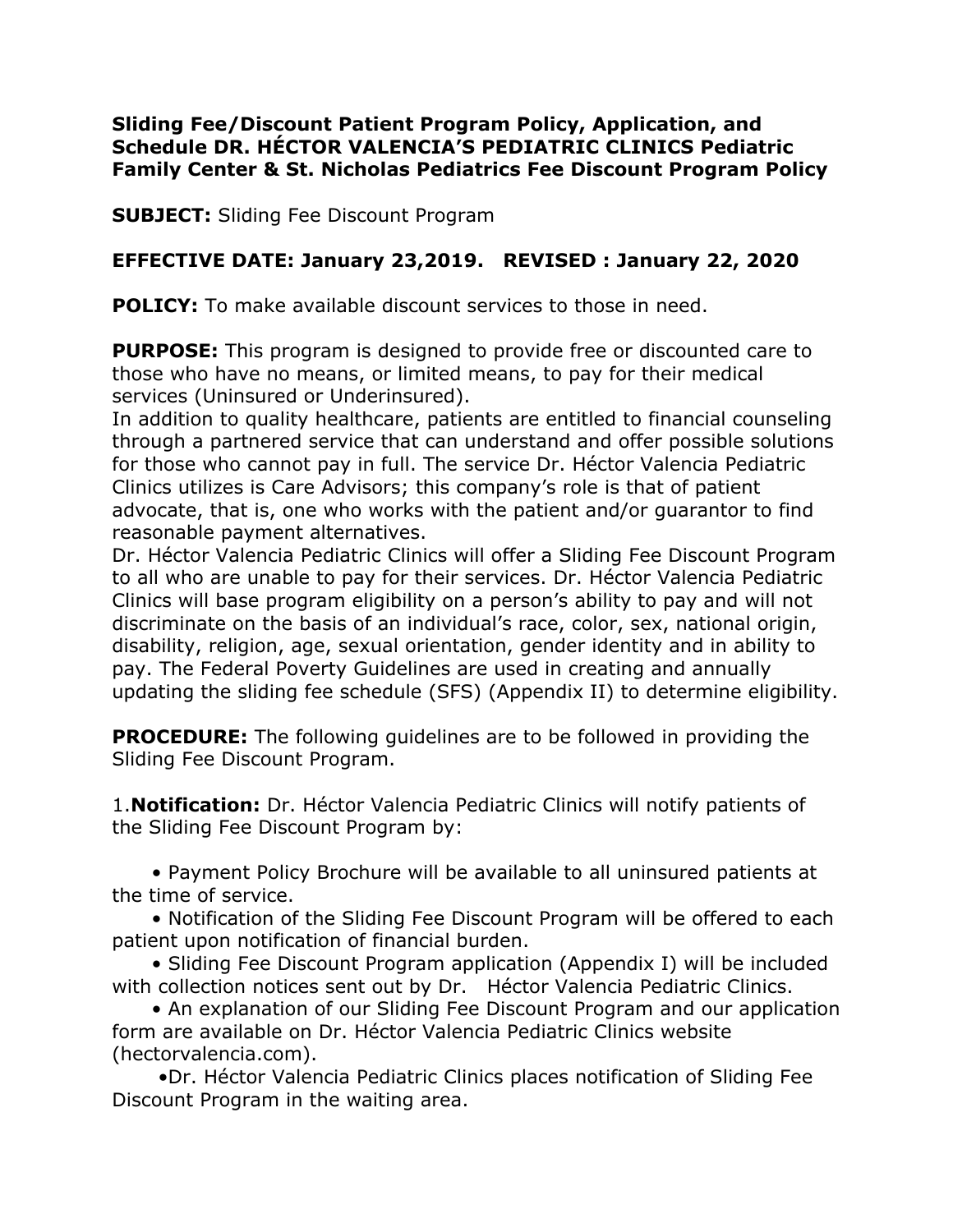2. **Access to Care:** All patients seeking healthcare services at Dr. Héctor Valencia Pediatric Clinics are assured that they will be served regardless of inability to pay. No one is refused service because of lack of financial means to pay. Dr. Héctor Valencia Pediatric Clinics reserves the right to request a flat fee payment of \$50 for well visit and \$60 for well child visit for patients 11yrs old and over, if no proper Financial Documentation is provided. In the case that financial Documentation is provided a \$5 nominal fee would be charged, In advance of completing the financial need application (Appendix II). However, if these fees are still a financial burden for a patient, he/she will be seen while the application is in process.

3. **Request for discount:** Requests for discounted services may be made by patients, parents and /or tutors who are aware of existing financial hardship. The Sliding Fee Discount Program will only be made available for visits to Dr. Héctor Valencia Pediatric Clinics. Information is available from the Front Desk and the Business Office.

4. **Administration:** The Sliding Fee Discount Program procedure will be administered through the Business Office Manager or his/her designee (i.e. Care Advisors). Information about the Sliding Fee Discount Program policy and procedure will be provided, and assistance offered for completion of the application. Dignity and confidentiality will be respected for all who seek and/or are provided healthcare services.

5. **Alternative Payment Sources:** All alternative payment resources must be exhausted, including all third-party payment from insurance(s), federal and state programs.

6. **Completion of Application:** Once a patient is referred to Care Advisors the patient/responsible party must complete the Sliding Fee Discount Program application (see Appendix II) in its entirety. By signing the Sliding Fee Discount Program application, the applicant authorizes Dr. Héctor Valencia Pediatric Clinics Center and its delegate access to confirm income as disclosed on the application form. Providing false information on a Sliding Fee Discount Program application will result in all Sliding Fee Discount Program discounts being revoked and the full balance of the account(s) restored and payable immediately.

If an application is unable to be processed due to the need for additional information, the applicant has two weeks (2) from the date of notification to supply the necessary information without having the date on his/her application adjusted. If a patient does not provide the requested information within the two-week period, his/her application will be re-dated to the date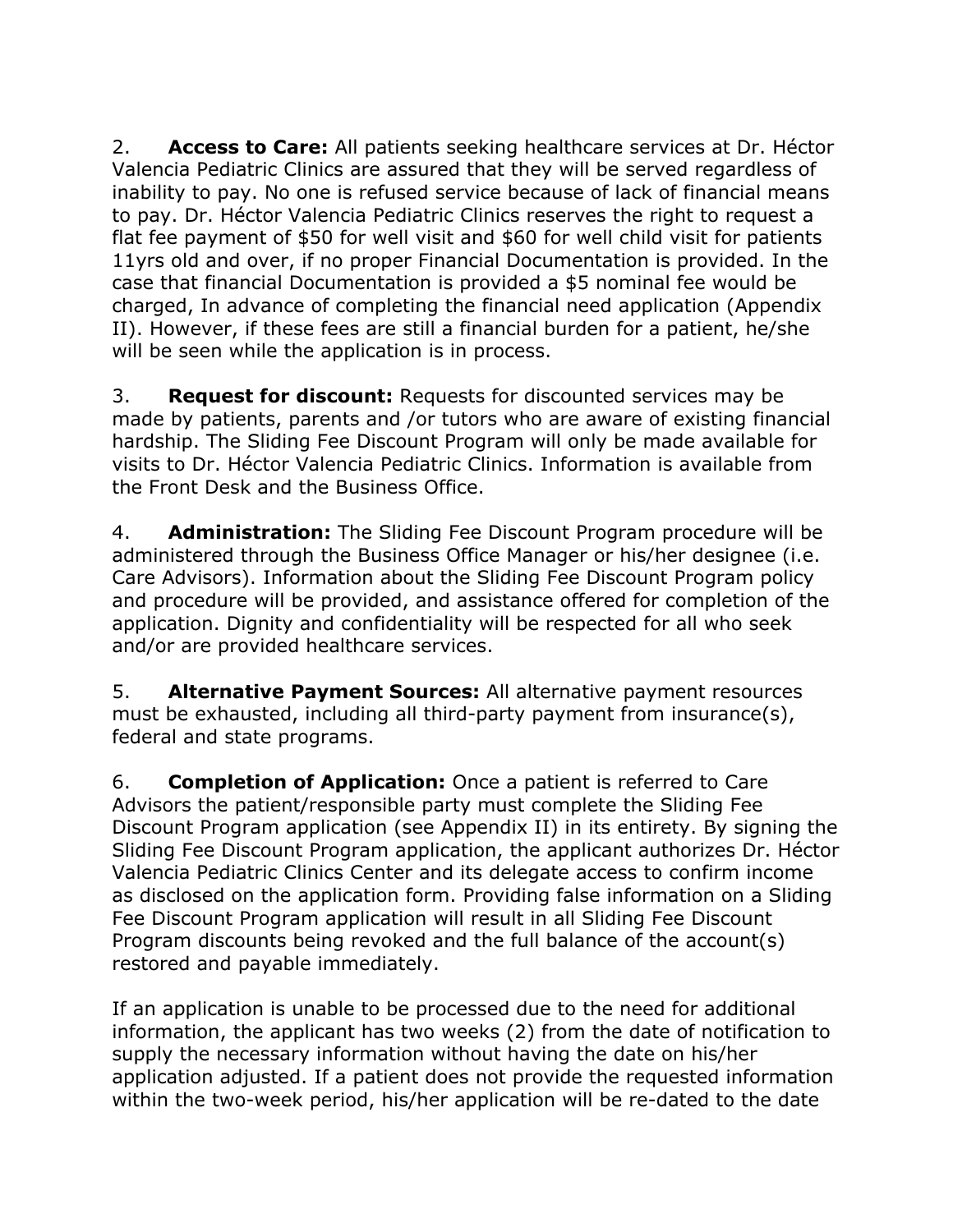on which s/he supplies the requested information. Any accounts turned over for collection because of the patient's delay in providing information will not be considered for the Sliding Fee Discount Program.

7. **Eligibility:** Discounts will be based on income and family size only. Dr. Héctor Valencia Pediatric Clinics uses the US Census Bureau definitions of each.

a. Family is defined as: a group of two people or more (one of whom is the householder) related by birth, marriage, or adoption and residing together; all such people (including related subfamily members) are considered as members of one family.

b. Income includes: earnings, unemployment compensation, workers' compensation, Social Security, Supplemental Security Income, public assistance, veterans' payments, survivor benefits, pension or retirement income, interest, dividends, rents, royalties, income from estates, trusts, educational assistance, alimony, child support, assistance from outside the household, and other miscellaneous sources.

8. **Income verification:** Applicants must provide one of the following: prior year W-2, 2-4 paystubs depending on you payment method ( weekly or biweekly), letter from employer, or Form 4506- T (if W-2 not filed). Selfemployed individuals will be required to submit detail of the most recent three months of income and expenses for the business. Adequate information must be made available to determine eligibility for the program. Self- declaration of Income may only be used in special circumstances. Specific examples include participants who are homeless. Patients who are unable to provide written verification must provide a signed statement of income, and why they are unable to provide independent verification. This statement will be presented to Dr. Héctor Valencia Pediatric Clinics president or his/her designee for review and final determination as to the sliding fee percentage. Self-declared patients are responsible for 100% of their charges until management determines the appropriate category.

9. **Discounts:** Those with incomes at or below 100% of poverty will receive a full 100% discount. Those with incomes above 100% of poverty, but at or below 200% of poverty, will be charged according to the established Sliding Fee Discount schedule (see Appendix II). The sliding fee schedule will be updated during the first quarter of every calendar year with the latest Federal Poverty Guidelines.

10. **Nominal Fee:** Patients receiving a full discount will be assessed a \$5 nominal charge per visit. However, patients will not be denied services due to an inability to pay. The nominal fee is not a threshold for receiving care and thus, is not a minimum fee or co-payment.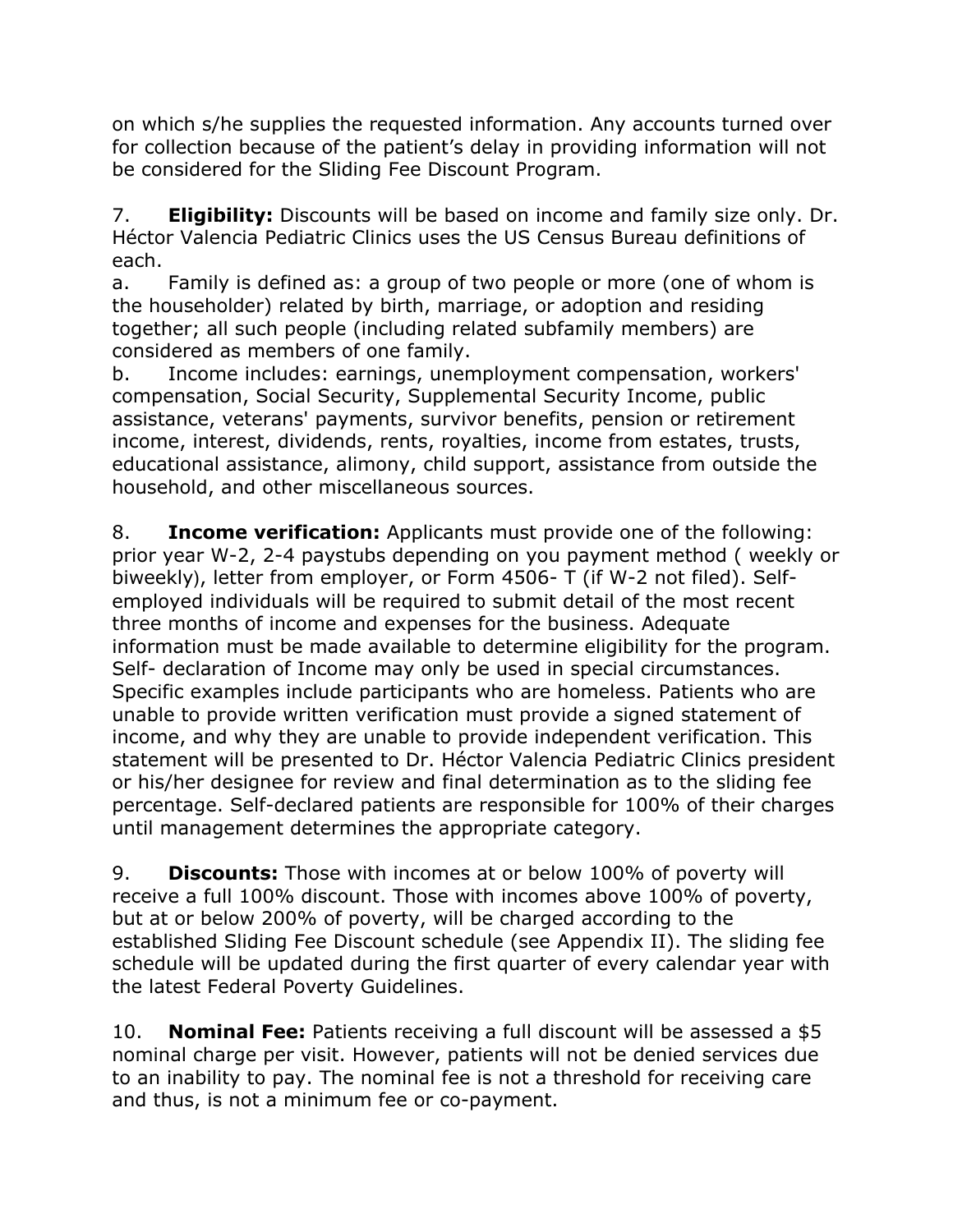11. **Waiving of Charges:** In certain situations, patients may not be able to pay the nominal or discount fee. Waiving of charges may only be used in special circumstances and must be approved by Dr. Héctor Valencia Pediatric Clinics president or their designee. Any waiving of charges should be documented in the patient's file along with an explanation (e.g., inability to pay, good will, health promotion event).

12. **Applicant Notification:** The Sliding Fee Discount Program determination will be provided to the applicant(s) in writing and will include the percentage of Sliding Fee Discount Program write off, or, if applicable, the reason for denial. If the application is approved for less than a 100% discount or denied, the patient and/or responsible party must immediately establish payment arrangements with Dr. Héctor Valencia Pediatric Clinics. Sliding Fee Discount Program applications cover outstanding patient balances for six months prior to application date and any balances incurred within 12 months after the approved date (total 1½ years) unless the patient's financial situation changes significantly. The applicant has the option to reapply 12 months after the approval date (when their qualification for the program expires) or anytime there is a significant change in family income and family size. When the applicant reapplies, the look back period will be the lesser of six months or the expiration of their last Sliding Fee Discount Program application.

13. **Refusal to Pay:** If a patient verbally expresses an unwillingness to pay or vacates the premises without paying their designated fee for services, the patient will be contacted in writing regarding their payment obligations. If the patient is not on the Sliding Fee Discount schedule, a copy of the Sliding Fee Discount Program process will be sent with the notice. If the patient does not make effort to pay or fails to respond within 60 days, this constitutes refusal to pay. If this occurs, Dr. Héctor Valencia Pediatric Clinics can explore options not limited, but including offering the patient a payment plan, waiving of charges, referring the patient to collections, or dismissing the patient from the practice (see Procedures for Patient Dismissal – Appendix III).

14. **Record keeping:** Information related to Sliding Fee Discount Program decisions will be maintained and preserved in a centralized confidential file located in the Business Office Manager's Office, in an effort to preserve the dignity of those receiving free or discounted care.

a. Applicants that have been approved for the Sliding Fee Discount Program will be logged in a password protected document on Dr. Héctor Valencia Pediatric Clinics shared directory, noting names of applicants, dates of coverage and percentage of coverage.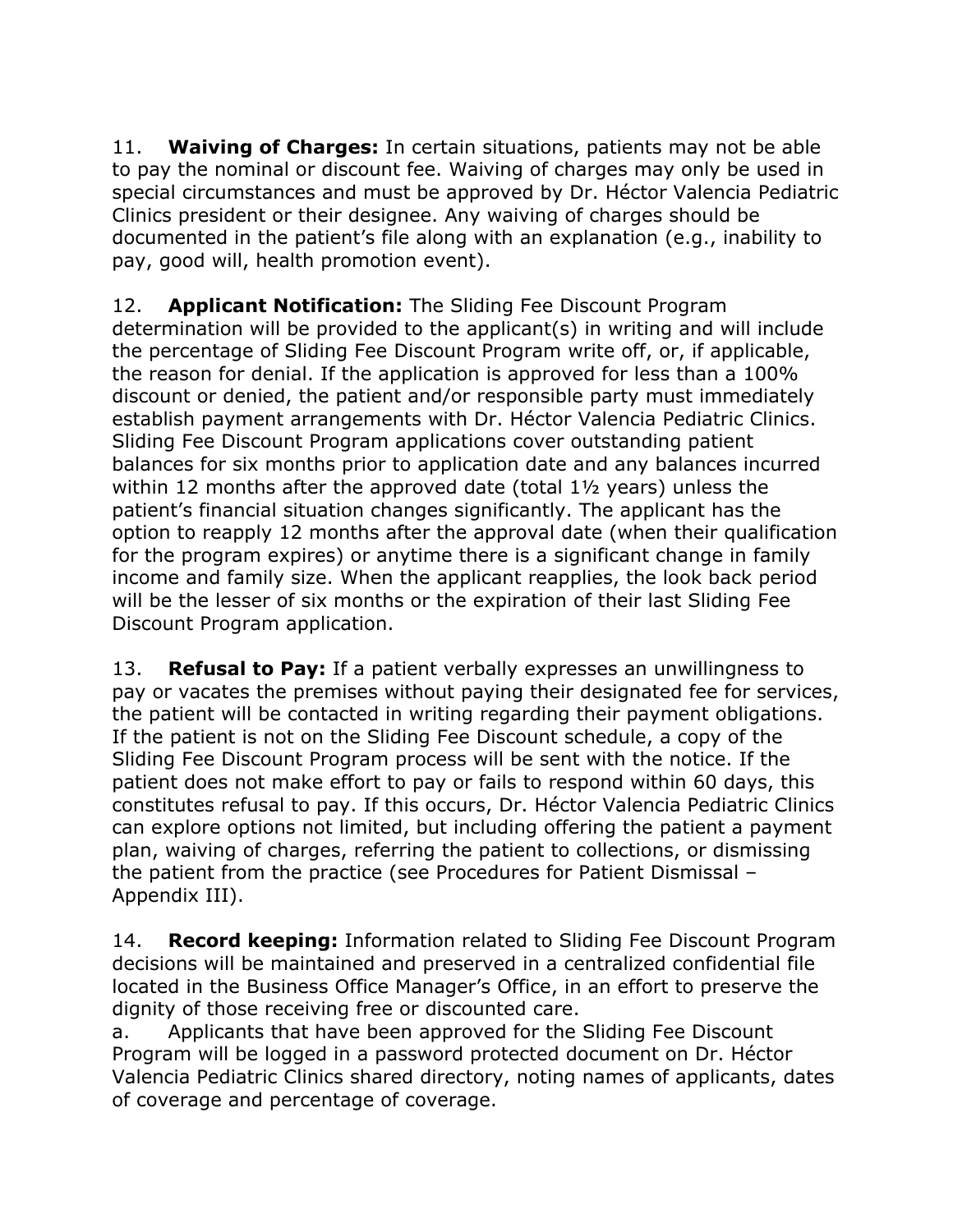b. The Business Office Manager will maintain an additional monthly log identifying Sliding Fee Discount Program recipients and dollar amounts. Denials will also be logged.

15. **Policy and Procedure Review:** Annually, the amount of Sliding Fee Discount Program provided will be reviewed by the CEO and/or Comptroller. The Sliding Fee Discount Program is updated based on the current year's Federal Poverty Guidelines. Pertinent information comparing amount budgeted and actual community care provided shall serve as a guideline for future planning. This will also serve as a discussion base for reviewing changes in our policy and procedures and for examining institutional practices which may serve as barriers preventing eligible patients from having access to our community care provisions.

16. **Budget:** During the annual budget process, an estimated amount of Sliding Fee Discount Program service will be placed into the budget as a deduction from revenue. Approval for Sliding Fee Discount Program will be sought as an integral part of the annual budget.

17. **Site Collection practices :** We will trying to collect debt from patient in person, if in person is no possible we will call patient 2 times in an effort to collect debt, if that's not possible we will send a letter through regular mail and then through certified mail. If patient refuse to pay we will send patient to a collection agency.

# **ATTACHMENTS: 1/23/2019 Revised: 1/22/2020**

2020 Patient Application for the Sliding Fee Discount Program (Appendix I) 2020 Sliding Fee Schedule (Appendix II) 2020 Patient Dismissal from Practice (Appendix III)

## **APPENDIX I: 2020 Patient Information Worksheet/Application**

Dr. Héctor Valencia Pediatric Clinics: Sliding Fee/Discount Patient Information Worksheet

It is the policy of Dr. Héctor Valencia Pediatric Clinics to provide essential services regardless of the patient's ability to pay. Dr. Héctor Valencia Pediatric Clinics offers discounts based on family size and annual income. Please complete the following information and return to the front desk to determine if you or members of your family are eligible for a discount.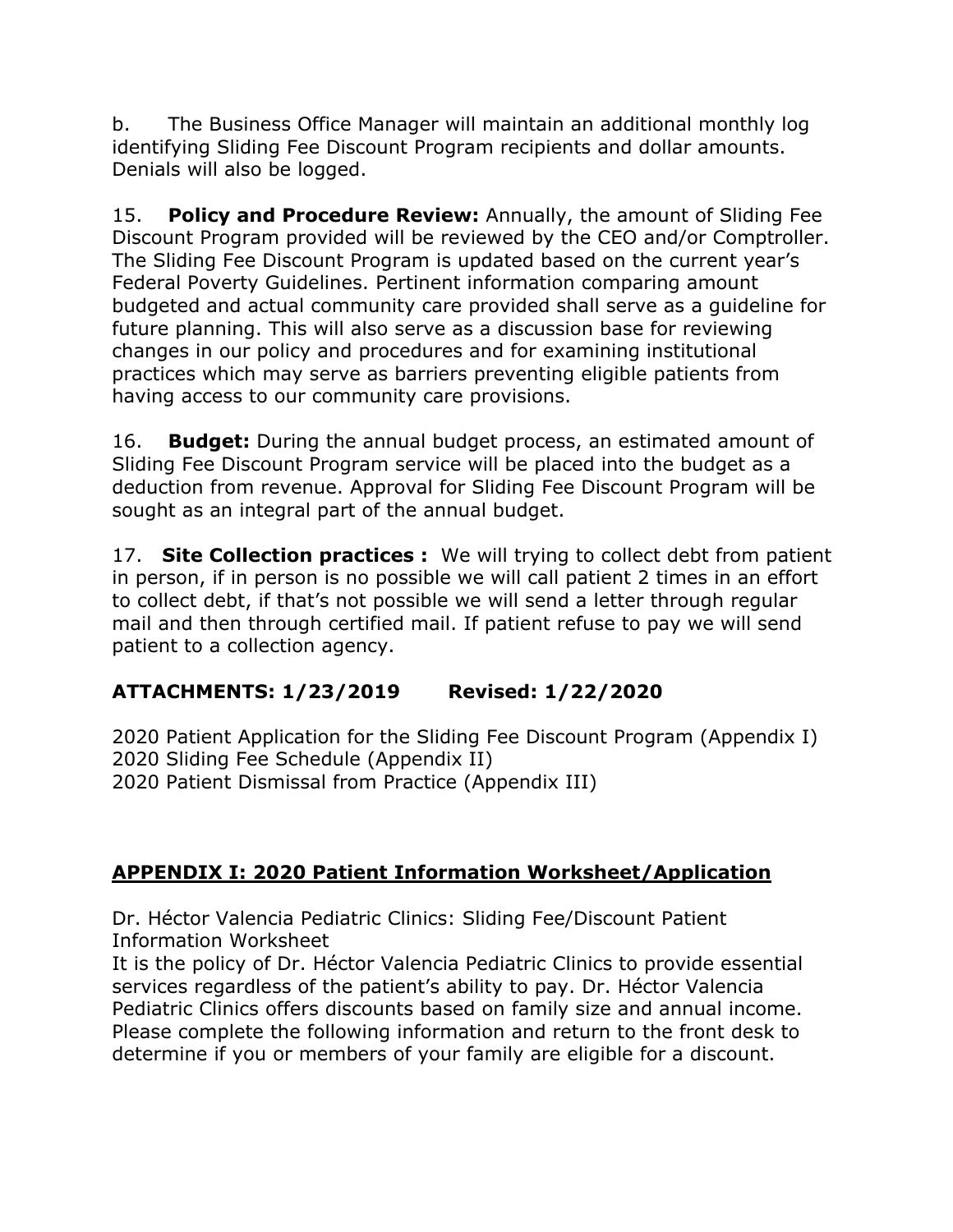Dr. Héctor Valencia Pediatric Clinics utilizes a health navigation team (Care Advisors) to facilitate the qualification process for sliding fee/discount. The discount will apply to all services received at this practice, but not those services or equipment purchased from outside, including reference laboratory testing, drugs, and x- ray interpretation by a consulting radiologist, and other such services. You must complete this form every 12 months or if your financial situation changes.

| <b>NAME OF HEAD OF HOUSEHOLD:</b> |             |             | <b>PLACE OF EMPLOYMENT:</b> |              |  |
|-----------------------------------|-------------|-------------|-----------------------------|--------------|--|
|                                   |             |             |                             |              |  |
| <b>STREET</b>                     | <b>CITY</b> | STATE   ZIP |                             | <b>PHONE</b> |  |
|                                   |             |             |                             |              |  |

### **PLEASE LIST SPOUSE AND DEPENDENTS UNDER AGE 18.**

| <b>Name</b>      | Date of Birth | <b>Name</b>      | Date of Birth |
|------------------|---------------|------------------|---------------|
| <b>SELF</b>      |               | <b>DEPENDENT</b> |               |
| <b>SPOUSE</b>    |               | <b>DEPENDENT</b> |               |
| <b>DEPENDENT</b> |               | <b>DEPENDENT</b> |               |
| <b>DEPENDENT</b> |               | <b>DEPENDENT</b> |               |

| <b>Source</b>                                                                                                                                                                                    | <b>Self</b> | Spouse | <b>Other</b> | Total |
|--------------------------------------------------------------------------------------------------------------------------------------------------------------------------------------------------|-------------|--------|--------------|-------|
| Gross wages, salaries, tips, etc.                                                                                                                                                                |             |        |              |       |
| Income from business, self-employment, and<br>dependents                                                                                                                                         |             |        |              |       |
| Unemployment compensation, workers' compensation,<br>Social Security, Supplemental Security Income, public<br>assistance, veterans' payments, survivor benefits,<br>pension or retirement income |             |        |              |       |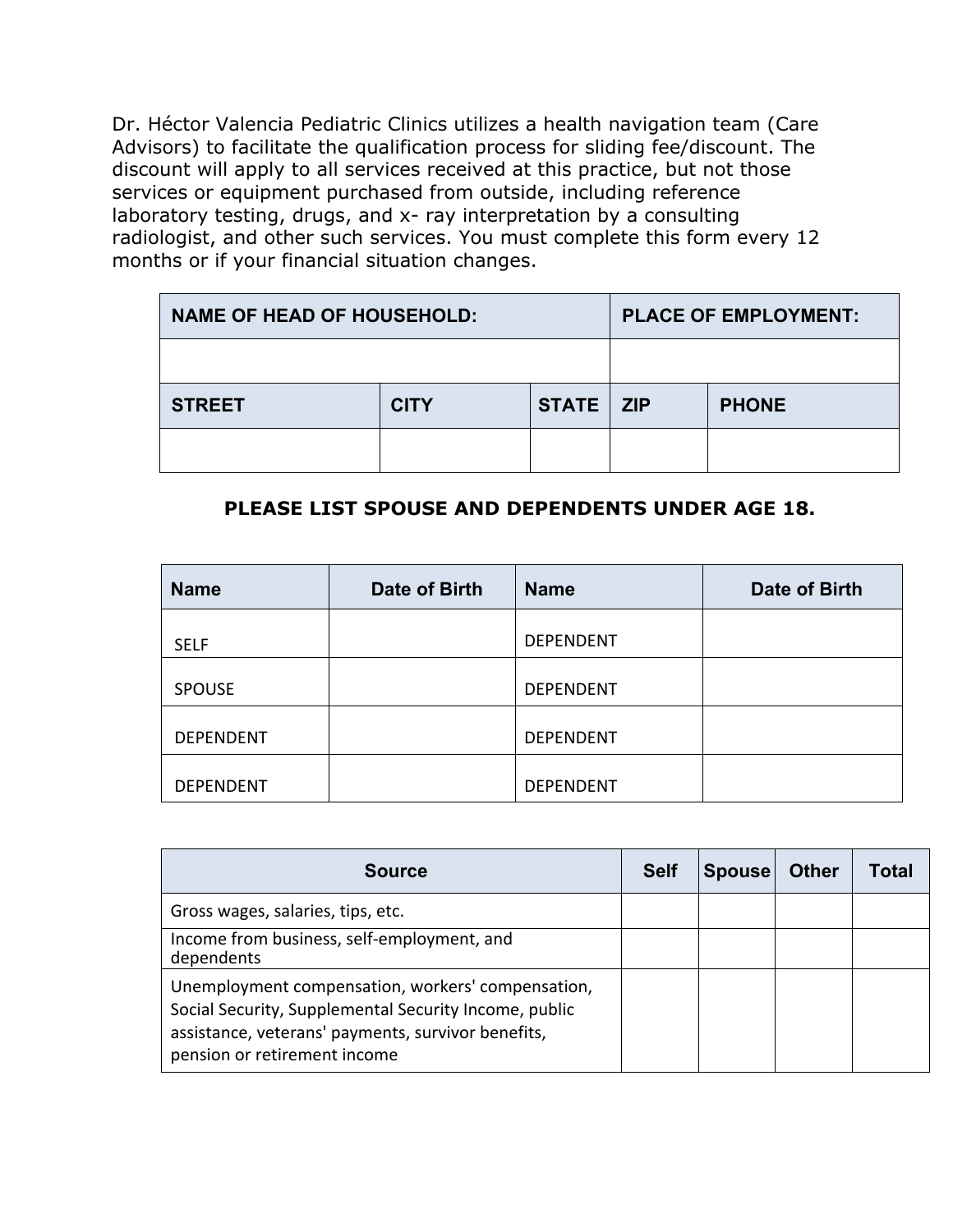| Interest, dividends, rents, royalties, income from<br>estates, trusts, educational assistance, alimony, child<br>support, assistance from outside the household, and<br>other miscellaneous sources |  |  |
|-----------------------------------------------------------------------------------------------------------------------------------------------------------------------------------------------------|--|--|
| Total Income:                                                                                                                                                                                       |  |  |

**NOTE:** Copies of tax returns, pay stubs, or other information verifying income may be required before a discount is approved.

#### **I certify that the family size and income information shown above is correct.**

| Name (printed): |  |
|-----------------|--|
| Signature:      |  |
| Date:           |  |

### **OFFICIAL USE ONLY**

| <b>Patient Name:</b>      |  |
|---------------------------|--|
| <b>Approved Discount:</b> |  |
| <b>Approved by:</b>       |  |
| <b>Date Approved:</b>     |  |

| <b>Verification Checklist</b>                                                   |  |  |  |  |
|---------------------------------------------------------------------------------|--|--|--|--|
| Identification/Address: Driver's license, utility bill, employment ID, or other |  |  |  |  |
| Income: Prior year tax return, three most recent pay stubs, or other            |  |  |  |  |
| Insurance: Insurance Cards                                                      |  |  |  |  |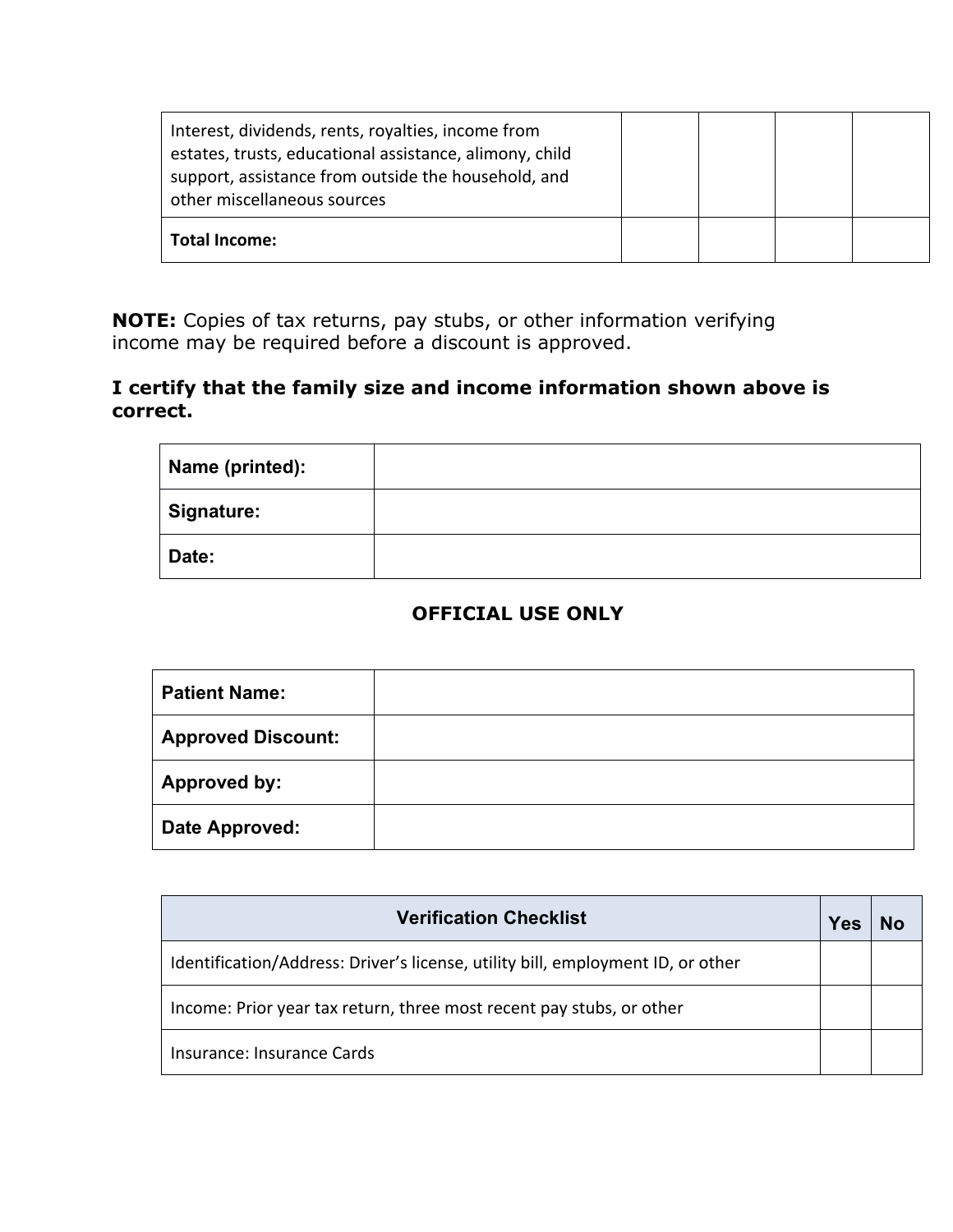If you need financial assistance or help qualifying for insurance, please contact Care Advisors:

### **Care Advisors ( 718 ) 779- 5855**

## **APPENDIX II: 2020 Updated Sliding Fee/Discount Schedule**

Sliding Fee Schedule (SFS) Annual Income Thresholds by Sliding Fee Discount Pay Class and Percent Poverty

Poverty Level\* Charge Family Size

|                               | <b>Charge</b> |                        |                        |                        |                        |             |  |
|-------------------------------|---------------|------------------------|------------------------|------------------------|------------------------|-------------|--|
| <b>Family Size Nominal</b>    | Fee (\$5)     | 20% pay                | 40% pay                | 60% pay                | 80% pay                | 100%<br>pay |  |
| $\mathbf{1}$                  | 0-\$12,490    | $$12,491-$<br>\$15,613 | \$15,614-<br>\$18,735  | \$18,736-<br> \$21,858 | \$21,859-<br>∣\$24,980 | $$24,981+$  |  |
| 2                             | $0 - $16,910$ | $$16,911-$<br>\$21,138 | $$21,139-$<br>\$25,365 | \$25,366-<br>\$29,593  | \$29,594-<br> \$33,820 | $$33,821+$  |  |
| 3                             | $0 - $21,330$ | \$21,331-<br>\$26,663  | \$26,664-<br>\$31,995  | \$31,996-<br> \$37,328 | \$37,329-<br> \$42,660 | $$42,661+$  |  |
| 4                             | $0 - $25,750$ | \$25,751-<br>\$32,188  | \$32,189-<br>\$38,625  | \$38,626-<br>\$45,063  | \$45,064-<br>\$51,500  | $$51,501+$  |  |
| 5                             | $0 - $30,170$ | \$30,171-<br>\$37,713  | \$37,714-<br>\$45,255  | \$45,256-<br>\$52,798  | \$52,799-<br> \$60,340 | $$60,341+$  |  |
| 6                             | $0 - $34,590$ | \$34,591-<br>\$43,238  | $$43,239-$<br>\$51,885 | \$51,886-<br>\$60,533  | \$60,534-<br> \$69,180 | $$69,181+$  |  |
| 17                            | $0 - $39,010$ | \$39,011-<br>\$48,763  | \$48,764-<br>\$58,515  | \$58,516-<br>\$68,268  | \$68,269-<br>∣\$78,020 | $$78,021+$  |  |
| 8                             | $0 - $43,430$ | \$43,431-<br>\$54,288  | \$54,289-<br>\$65,145  | \$65,146-<br>\$76,003  | \$76,004-<br>∣\$86,860 | \$86,861+   |  |
| <b>For each</b><br>additional | \$4,420       | \$5,525                | \$6,630                | \$7,735                | \$8,840                | ∣\$8,840    |  |